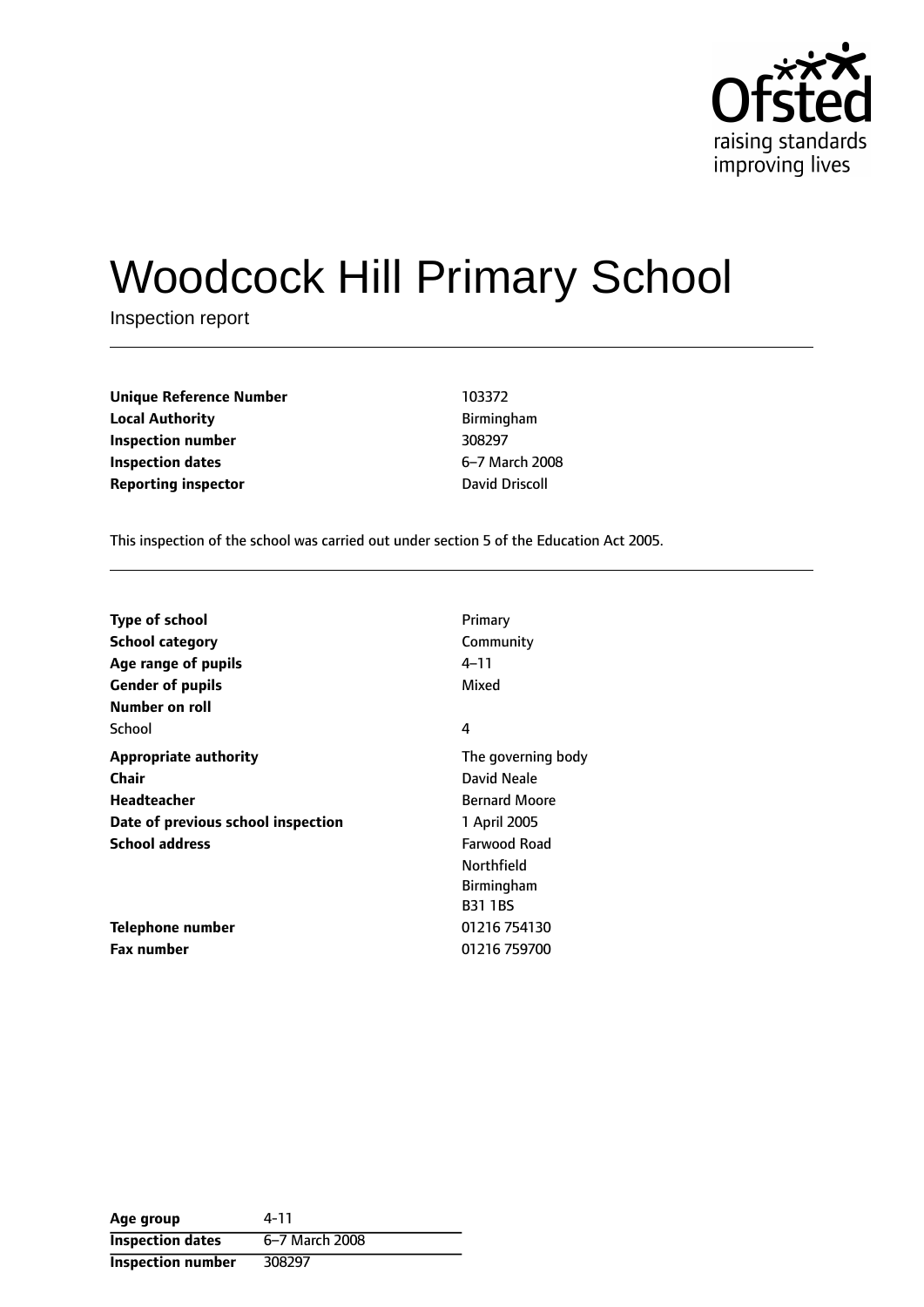.

© Crown copyright 2008

#### Website: www.ofsted.gov.uk

This document may be reproduced in whole or in part for non-commercial educational purposes, provided that the information quoted is reproduced without adaptation and the source and date of publication are stated.

Further copies of this report are obtainable from the school. Under the Education Act 2005, the school must provide a copy of this report free of charge to certain categories of people. A charge not exceeding the full cost of reproduction may be made for any other copies supplied.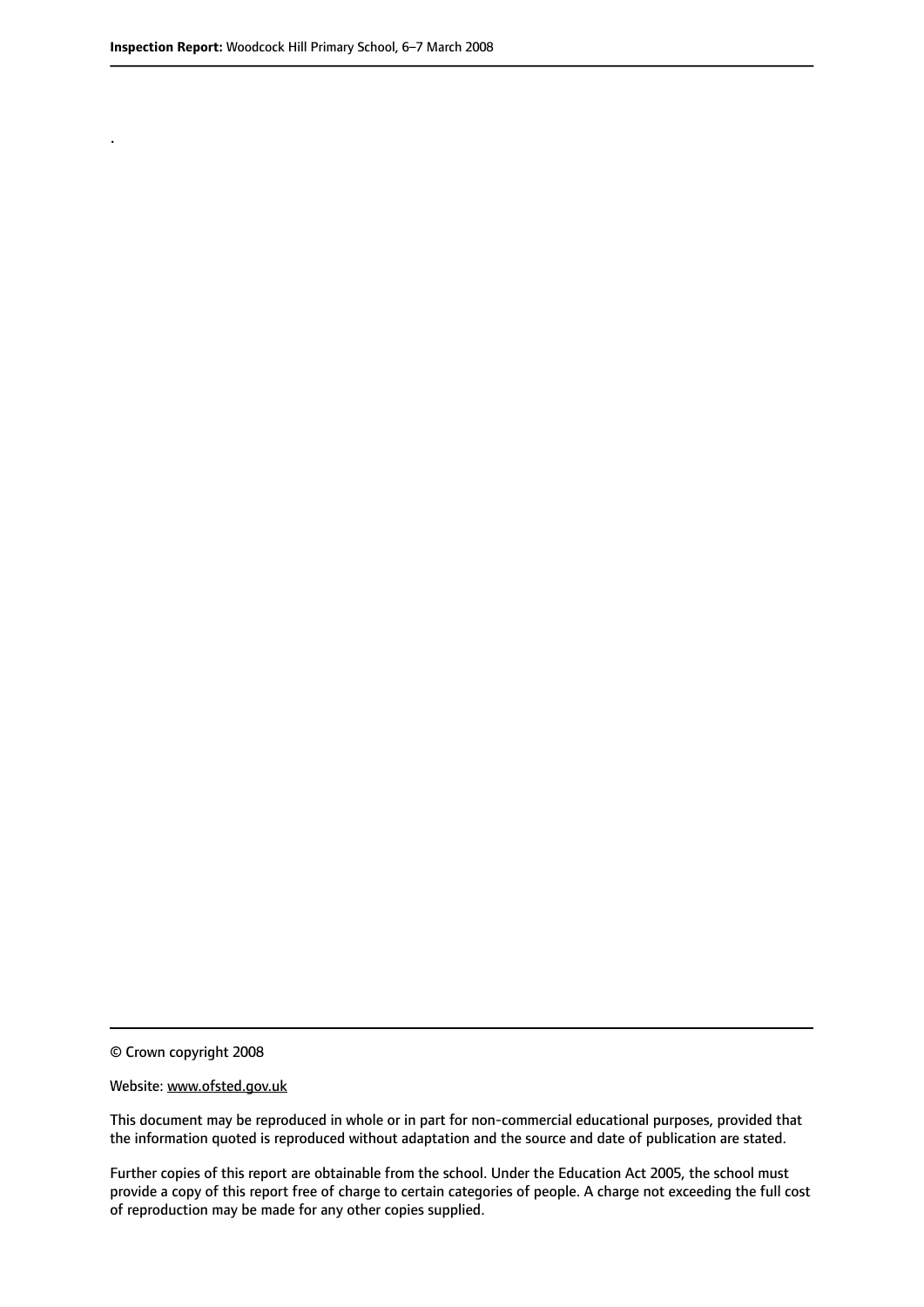# **Introduction**

The inspection was carried out by two Additional Inspectors.

## **Description of the school**

This smaller than average primary school serves an urban area on the edge of Birmingham. A very high proportion of pupils are eligible for free school meals. The proportion of pupils from a minority ethnic background is above average, as is the proportion who speak English as an additional language, although almost all are fluent in English. The proportion of pupils with learning difficulties and/or disabilities is very high, and the proportion with a statement of special educational need is above average.

#### **Key for inspection grades**

| Grade 1 | Outstanding  |
|---------|--------------|
| Grade 2 | Good         |
| Grade 3 | Satisfactory |
| Grade 4 | Inadequate   |
|         |              |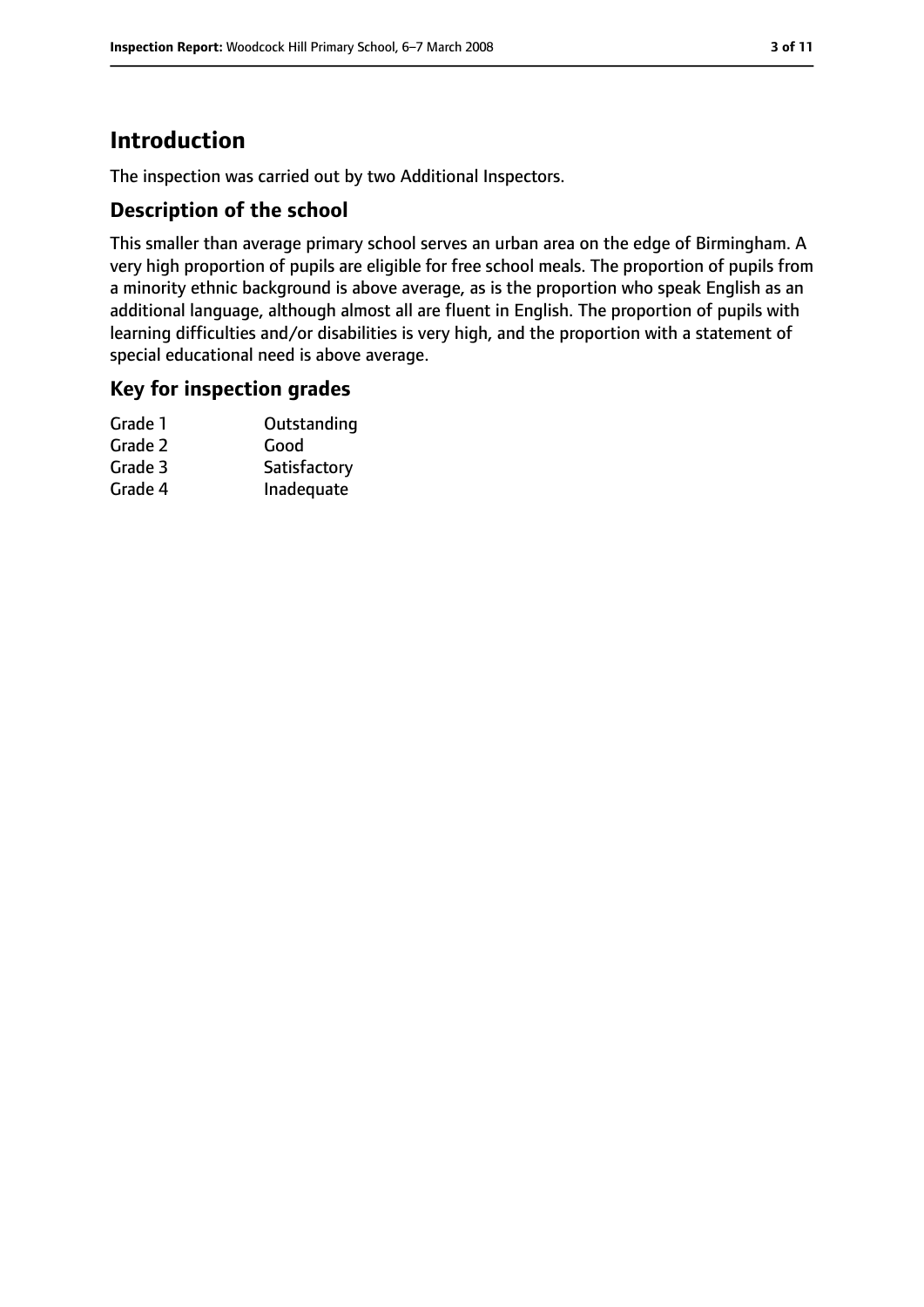## **Overall effectiveness of the school**

#### **Grade: 3**

Woodcock provides a satisfactory education for its pupils. Pupils' overall progress through the school is at the rate expected and they achieve satisfactorily but, because they join with standards that are well below average, they also leave with standards that are well below average. Pupils' progress varies from year to year and from subject to subject. In the Foundation Stage, progress is satisfactory in most areas of learning, although it is good in physical development and a little slower in language and literacy. In other years, pupils might make good progress in mathematics, for example, but slower progress in English. The situation will then be reversed the following year, so pupils catch up in English but lose ground in mathematics. This variation is a result of teaching which, while satisfactory as a whole, is inconsistent. With the exception of the good relationships between pupils and teachers, there are few strengths or areas for improvement that are consistent throughout the school. Pupils make good progress in information and communication technology (ICT), because they get lots of opportunities to use computers. In other respects, the curriculum is satisfactory. The school has made several recent improvements to the curriculum in English and mathematics, but these have not yet been in place long enough to have had a major impact on standards. However, pupils are often over reliant on their teachers, as they lack confidence and do not have enough opportunities to work independently. Pupils' personal development is satisfactory, as a result of sound care, guidance and support. Pupils much enjoy being in school, because they generally get on well with one another and feel very safe and secure. Their attendance is inadequate. Some parents do not support the school's work in attempting to improve attendance, which is unsatisfactory chiefly because so many parents take their children on holiday during term-time. Others are not as aware of the school's concerns because their child's attendance is just above 90%, and so they are not targeted for support. The school has made steady progress since it was last inspected, as a result of satisfactory leadership and management. Targets are realistic, but not particularly challenging. The systems for checking the quality of what the school provides give senior managers and governors a clear picture of its strengths and weaknesses. This enables them to draw up well thought out plans for improvement. However, the actions taken are not always as effective as they should be, because their implementation is not checked quickly enough. So, some staff may be fully implementing a policy or new initiative, while others are not. When all staff consistently implement a policy, the effects can be dramatic. Standards of presentation, for example, have improved significantly, as all staff have concentrated on this aspect of pupils' work. Such an example clearly demonstrates that the school's managers have the skills necessary to take the school forward.

#### **Effectiveness of the Foundation Stage**

#### **Grade: 3**

Teachers in the Foundation Stage have created a bright, attractive learning environment in which children feel safe and secure. Children usually start in the Reception class with skill levels that are well below those expected for their age. They make progress at the expected rate, which means that standards remain well below average at the start of Year 1. Teaching and the curriculum are satisfactory. There is an appropriate balance of activities led by teachers and those initiated by the children. Good opportunities are provided for children to improve their physical development through the use of the outdoor environment. However, the marking of children's literacy work is not always accurate, so cannot be used to plan the next stage in their learning. This means that sometimes pupils are given the same work that they have previously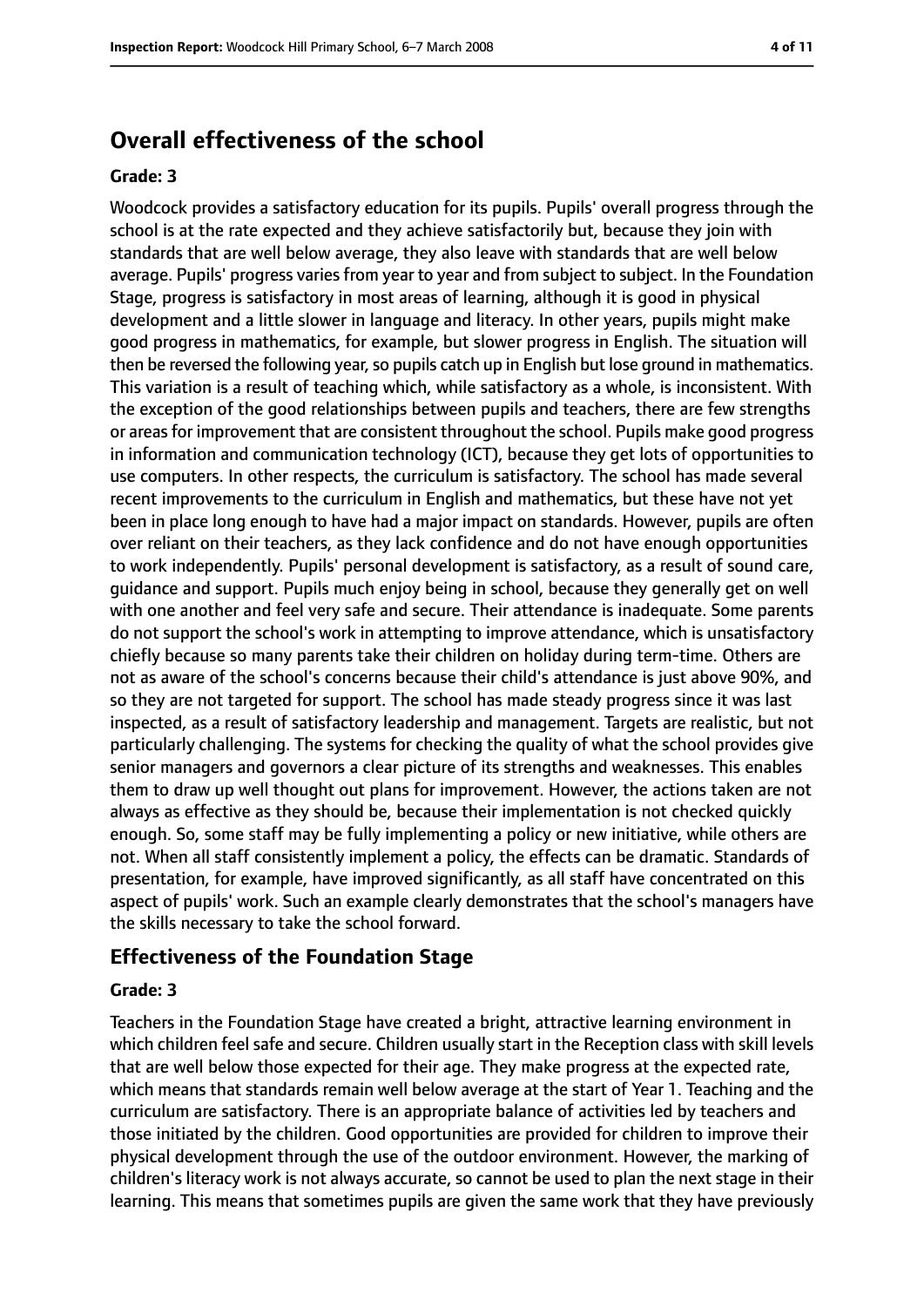covered, or given work for which they are not yet ready. Leadership and management of the Foundation Stage are satisfactory. The main areas for improvement have been identified, and appropriate actions are being taken to address them.

## **What the school should do to improve further**

- Improve the achievement of pupils across the school by ensuring that all teaching is of a consistently good quality and that pupils have more opportunities to work independently.
- Improve attendance by targeting support at a greater number of pupils and their parents.
- Improve leadership and management by ensuring that the effectiveness of initiatives is checked more quickly. A small proportion of the schools whose overall effectivenessisjudged satisfactory but which have areas of underperformance will receive a monitoring visit by an Ofsted inspector before their next section 5 inspection.

## **Achievement and standards**

#### **Grade: 3**

In most years, children join the Foundation Stage with skills that are well below those expected for their age. They make the expected progress in all years, but standards on leaving Year 6 remain well below average. There are some differences from year to year. The pupils currently in Year 1, for example, were a much more able group when they started school, and their standards are above average. The pupils who left Year 6 last year did so with exceptionally low standards, because they did not do well enough while they were in Year 6, as their teacher left early in the year. Although the reasons for last year's underachievement have been overcome, and all groups of pupils are now making at least satisfactory progress, there are some significant variations in progress between subjects and years that affect all groups. For example, pupils make good progress in mathematics in Year 5, but their progress in English is slower, while the situation is reversed in Year 6. This leads to pupils, including those with learning difficulties and/or disabilities, forging ahead in a subject in one year, then falling back a little, while they make good progress in another. One consistent strength is pupils' good progress in ICT, where standards are average by they time they leave school. The school has made improving pupils' presentation skills a focus for its work recently. This has had a huge impact. Written work is often beautifully presented, and calculations laid out in such a way as to make clear exactly what steps the pupil has worked through.

## **Personal development and well-being**

#### **Grade: 3**

Pupils much like being in school and feel particularly safe. They are also proud of what their school provides for them. As one pupil said, 'Woodcock Hill should be proud of what it does. Look at the awards wall with our certificates. That proves everything.' Despite their good enjoyment, pupils' attendance remains inadequate, mainly because so many families take holidays during school time. Pupils' spiritual, moral, social and cultural development is satisfactory. Pupils usually behave well in lessons, but at breaks can become boisterous and not do as they are told to by lunchtime supervisors. Pupils have a good understanding of the importance of regular exercise and are very clear about the foods they should eat to stay healthy. They put this understanding into practice, only ever eating healthy snacks at breaktimes, for example. Pupils have a good understanding of how to play a responsible role in the community. The school council is active and pupils take their decision making role seriously. Pupils have also taken part in a debate in the Birmingham City Council chamber, but in lessons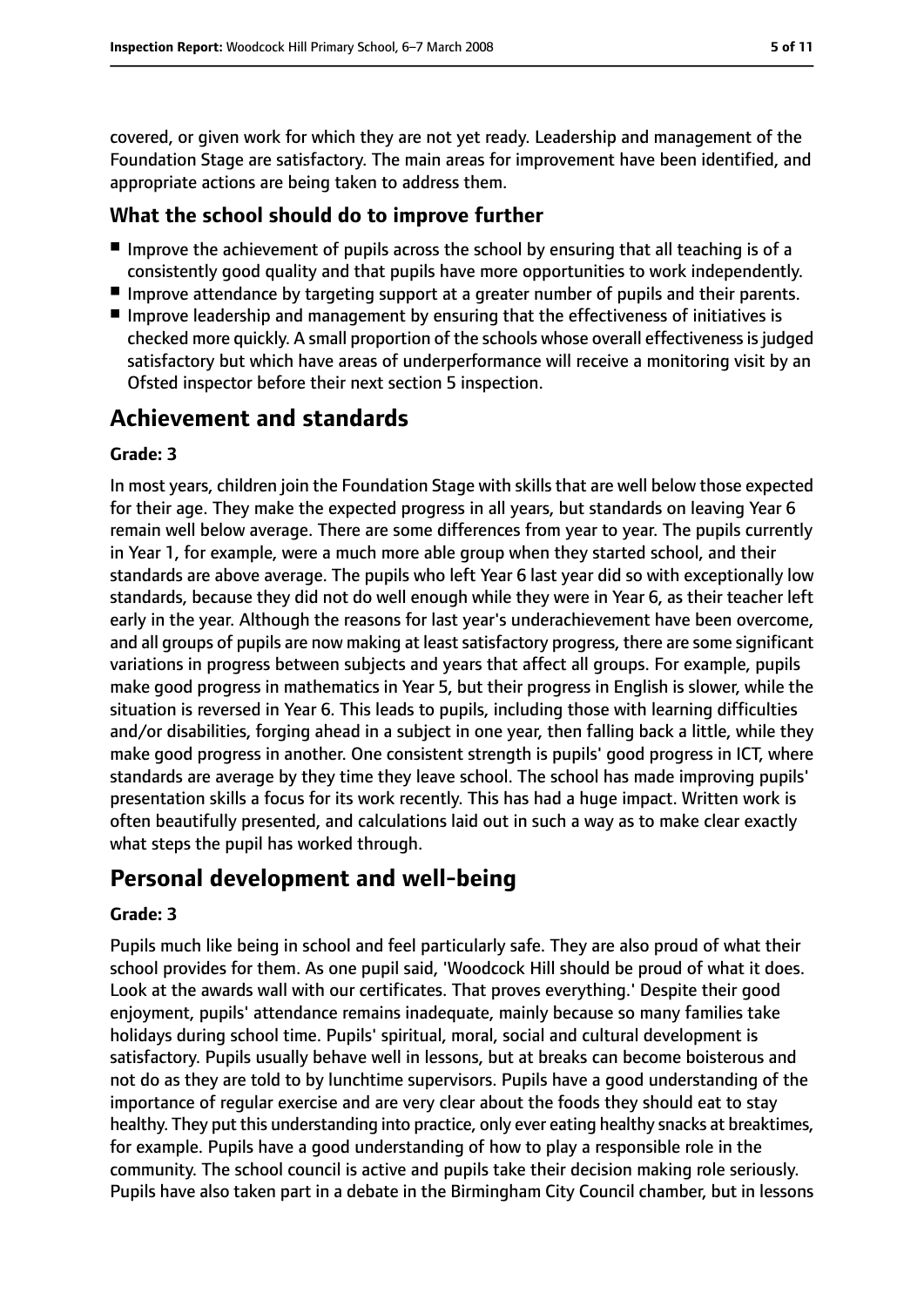they lack confidence and are often too quick to seek help rather than persevere with a task. Pupils' preparation for the next stages of their lives is satisfactory overall. They make sound and in several respects good gains in their personal qualities and become adept in the use of ICT, although they lag behind most pupils in literacy and numeracy.

# **Quality of provision**

## **Teaching and learning**

#### **Grade: 3**

Throughout the school, teachers get on well with their pupils, who are quick to volunteer to answer questions that make them think hard about the topic they are learning. In all other respects, the picture is one of variation across the school. In one class, the tasks will be demanding for all groups of pupils, but the pace will be slow because they are given too much time to complete them. In another class, the pace is brisk, but the work is a bit too easy for the most able. Some teaching assistants provide good support for pupils with learning difficulties and/or disabilities, gently nudging them in the right direction by asking questions that help pupils get to an answer without too much help. In other cases, the teaching assistant does the work for the pupil. These inconsistencies lead to the variations in progress that are apparent in different classes and subjects.

## **Curriculum and other activities**

#### **Grade: 3**

The provision for literacy and numeracy has been satisfactory but not good enough to help pupils catch up with national standards. Several changes have been made to the English and mathematics curriculum, but these are too new to really show any great benefits as yet, although there are some encouraging signs of improving achievement. In all years, pupils are given many opportunities to use ICT. This not only improves their standards in ICT, but also builds upon their obvious enjoyment of using computers. In contrast, pupils do not get enough opportunities to develop their independence. Even when solving problems, for example, they rely heavily on support from the teacher, which does not help to improve their confidence in their own abilities.

#### **Care, guidance and support**

#### **Grade: 3**

'I have never felt alone here' is the view of one pupil, which sums up the effectiveness of the care provided for pupils. Procedures for safeguarding pupils are robust and frequent risk assessments are carried out. Links with parents are satisfactory. Some parents do not support the work of the school, disagreeing with the school's efforts to promote healthy eating. Others do not heed the strong warnings given by the school regarding the impact on a child's education of taking holidays during term-time. The school could still do more by way of reminding parents about the importance of regular attendance. It targets support for those whose attendance falls below 90%, when the benchmark could be higher. The school makes good use of its links with outside agencies to support pupils with learning difficulties and/or disabilities. Academic guidance is satisfactory. In some classes, pupils are given individual short-term targets that tell them what to aim for, and how to improve. In others, the targets are too general and applied to the whole class.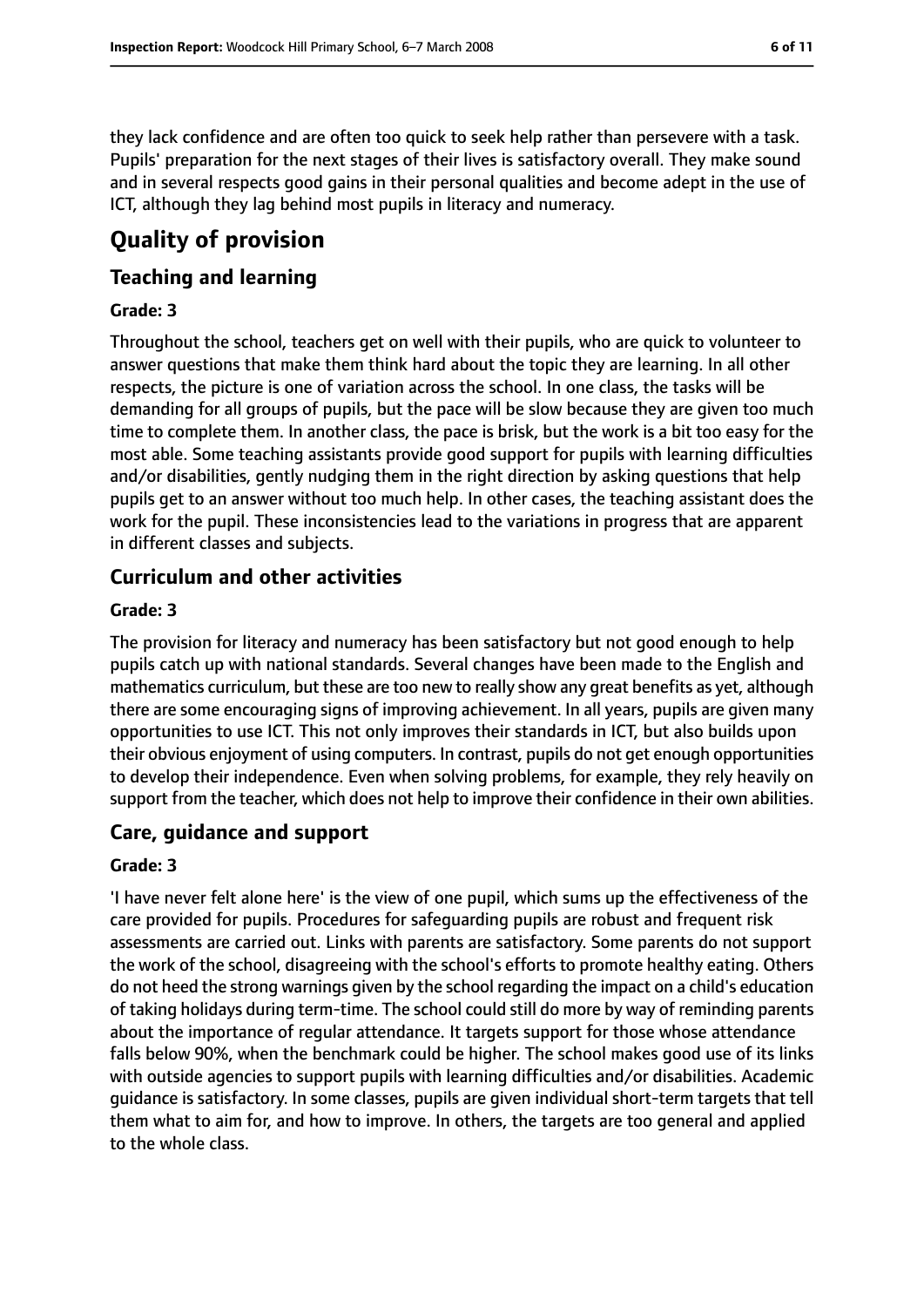## **Leadership and management**

#### **Grade: 3**

The headteacher has a clear vision for the school's future, and when all staff pull together in consistently implementing a policy, such as that on improving the presentation of work, the results can be remarkable. However, this example is the exception rather than the rule. In other areas there is too much variation in provision, as the school's managers sometimes wait too long before checking that improvements are being carried out. The same is true of governors. They were quick to hold the school to account for the underachievement in Year 6 in 2007, but have not yet checked that the plans put in place are proving effective. Nevertheless, the school's managers accurately evaluate the school's overall strengths and weaknesses. The priorities for improvement are well targeted at the most important areas. Senior and middle managers carry out frequent checks on the quality of teaching, but these do not always make the link between what the teacher does, and how effective this is in helping the pupils to learn.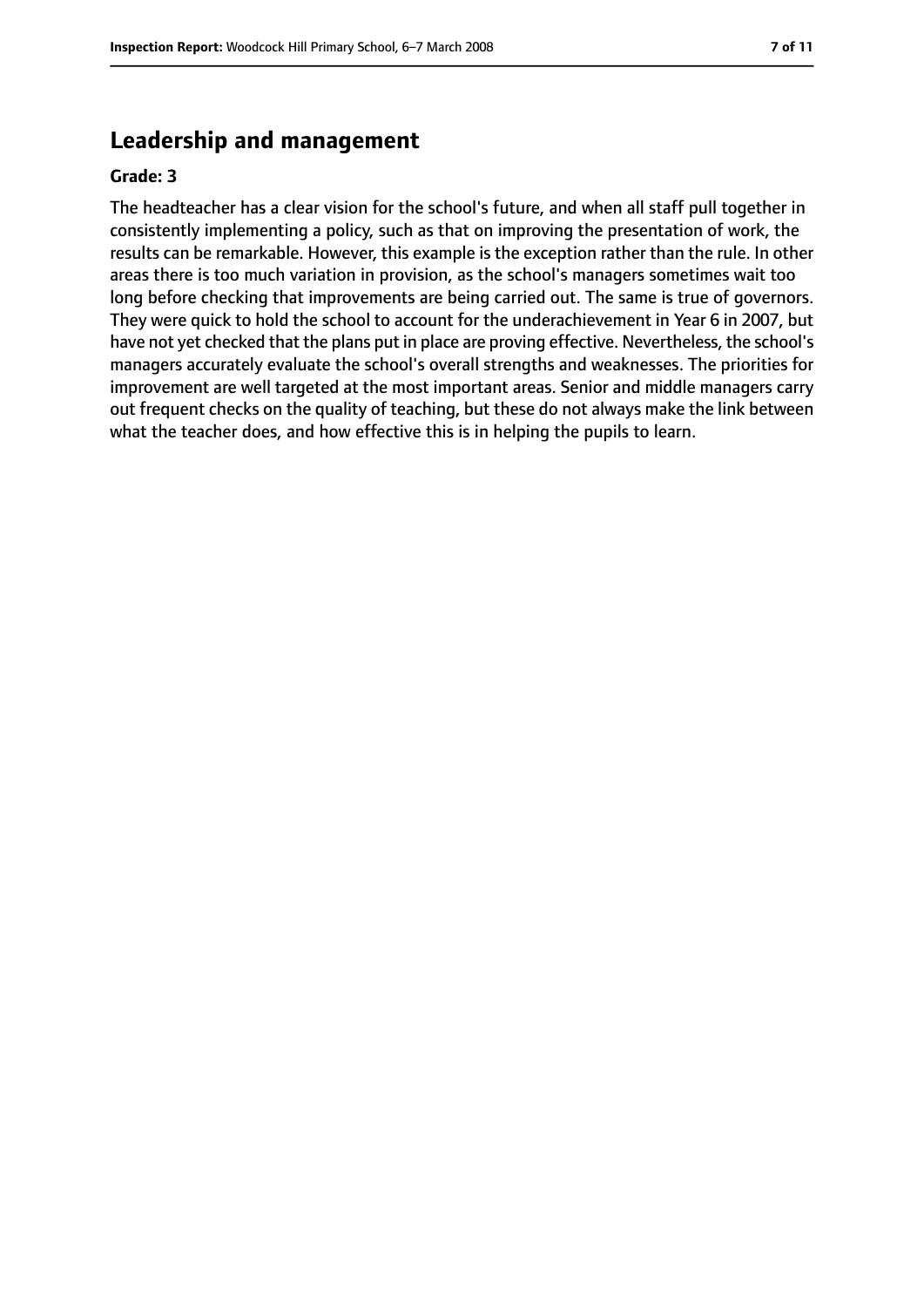**Any complaints about the inspection or the report should be made following the procedures set out in the guidance 'Complaints about school inspection', which is available from Ofsted's website: www.ofsted.gov.uk.**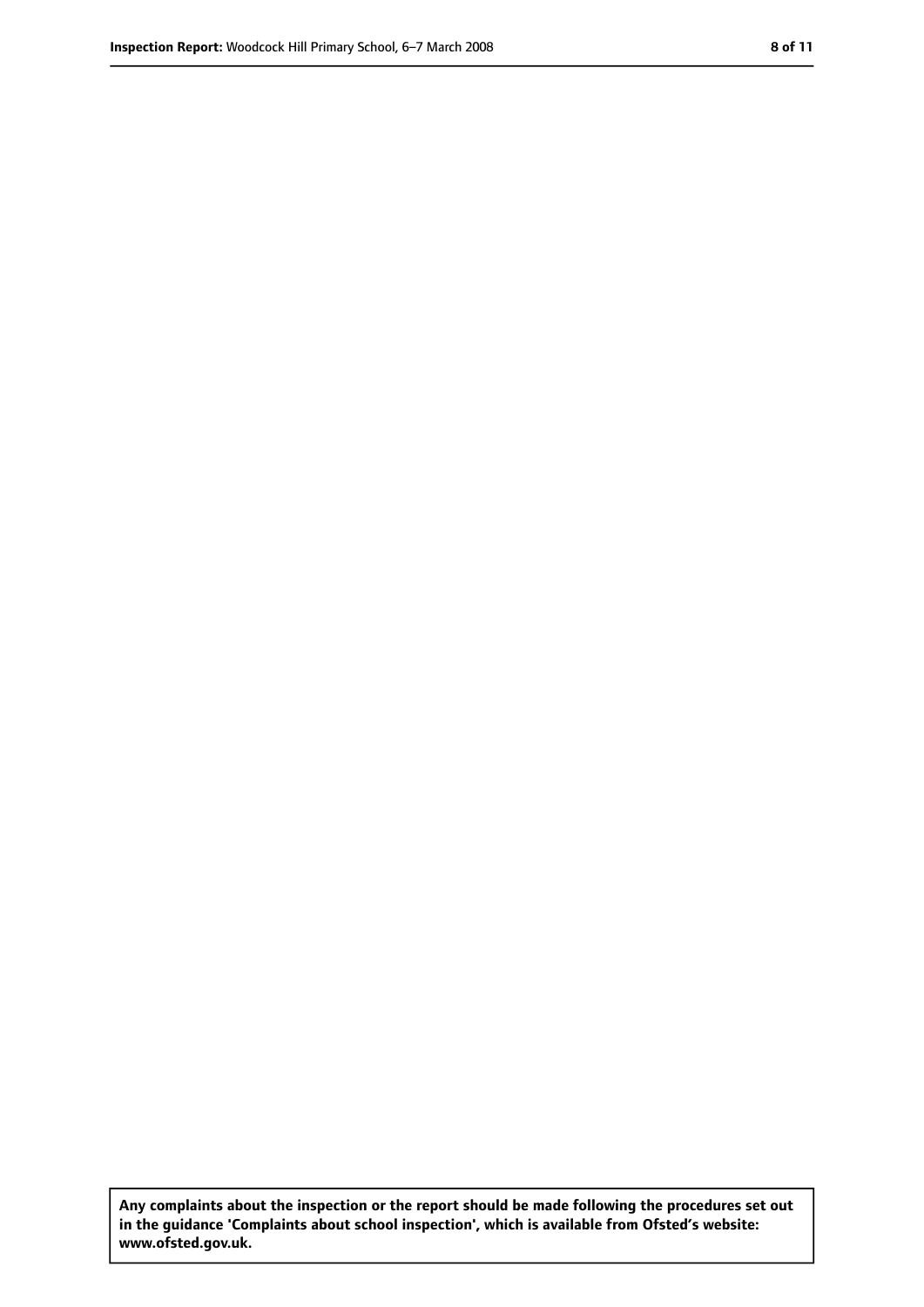#### **Annex A**

# **Inspection judgements**

| $^{\circ}$ Key to judgements: grade 1 is outstanding, grade 2 good, grade 3 satisfactory, and | School         |
|-----------------------------------------------------------------------------------------------|----------------|
| arade 4 inadequate                                                                            | <b>Overall</b> |

## **Overall effectiveness**

| How effective, efficient and inclusive is the provision of education, integrated<br>care and any extended services in meeting the needs of learners? |     |
|------------------------------------------------------------------------------------------------------------------------------------------------------|-----|
| Effective steps have been taken to promote improvement since the last<br>inspection                                                                  | Yes |
| How well does the school work in partnership with others to promote learners'<br>well-being?                                                         |     |
| The effectiveness of the Foundation Stage                                                                                                            |     |
| The capacity to make any necessary improvements                                                                                                      |     |

#### **Achievement and standards**

| How well do learners achieve?                                                                               |  |
|-------------------------------------------------------------------------------------------------------------|--|
| The standards <sup>1</sup> reached by learners                                                              |  |
| How well learners make progress, taking account of any significant variations between<br>groups of learners |  |
| How well learners with learning difficulties and disabilities make progress                                 |  |

## **Personal development and well-being**

| How good is the overall personal development and well-being of the<br>learners?                                  |  |
|------------------------------------------------------------------------------------------------------------------|--|
| The extent of learners' spiritual, moral, social and cultural development                                        |  |
| The extent to which learners adopt healthy lifestyles                                                            |  |
| The extent to which learners adopt safe practices                                                                |  |
| How well learners enjoy their education                                                                          |  |
| The attendance of learners                                                                                       |  |
| The behaviour of learners                                                                                        |  |
| The extent to which learners make a positive contribution to the community                                       |  |
| How well learners develop workplace and other skills that will contribute to<br>their future economic well-being |  |

## **The quality of provision**

| How effective are teaching and learning in meeting the full range of the<br>learners' needs?          |  |
|-------------------------------------------------------------------------------------------------------|--|
| How well do the curriculum and other activities meet the range of needs<br>and interests of learners? |  |
| How well are learners cared for, guided and supported?                                                |  |

 $^1$  Grade 1 - Exceptionally and consistently high; Grade 2 - Generally above average with none significantly below average; Grade 3 - Broadly average to below average; Grade 4 - Exceptionally low.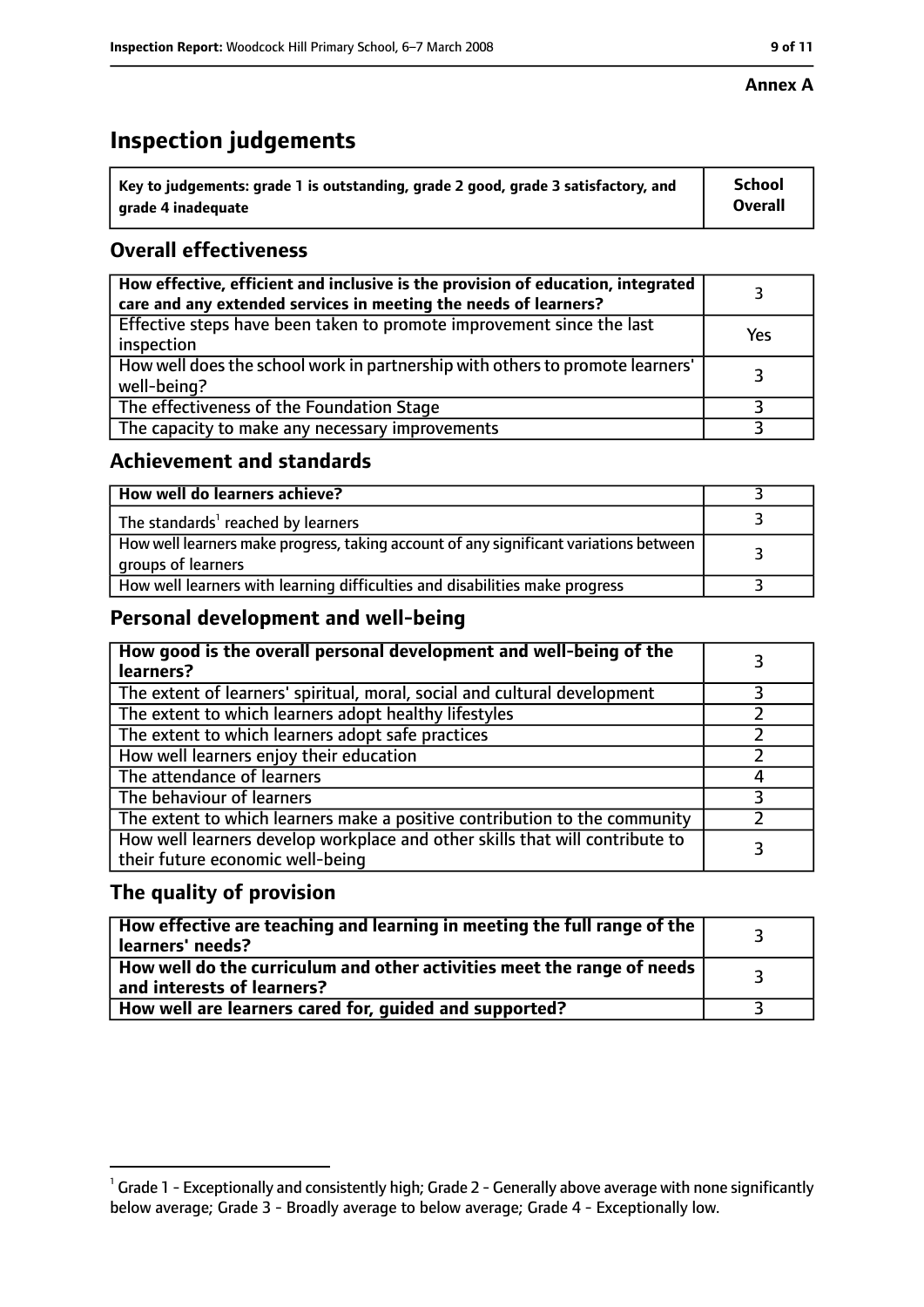# **Leadership and management**

| How effective are leadership and management in raising achievement<br>and supporting all learners?                                              | 3         |
|-------------------------------------------------------------------------------------------------------------------------------------------------|-----------|
| How effectively leaders and managers at all levels set clear direction leading<br>to improvement and promote high quality of care and education |           |
| How effectively leaders and managers use challenging targets to raise standards                                                                 | 3         |
| The effectiveness of the school's self-evaluation                                                                                               | 3         |
| How well equality of opportunity is promoted and discrimination tackled so<br>that all learners achieve as well as they can                     | 3         |
| How effectively and efficiently resources, including staff, are deployed to<br>achieve value for money                                          | 3         |
| The extent to which governors and other supervisory boards discharge their<br>responsibilities                                                  | 3         |
| Do procedures for safequarding learners meet current government<br>requirements?                                                                | Yes       |
| Does this school require special measures?                                                                                                      | <b>No</b> |
| Does this school require a notice to improve?                                                                                                   | No        |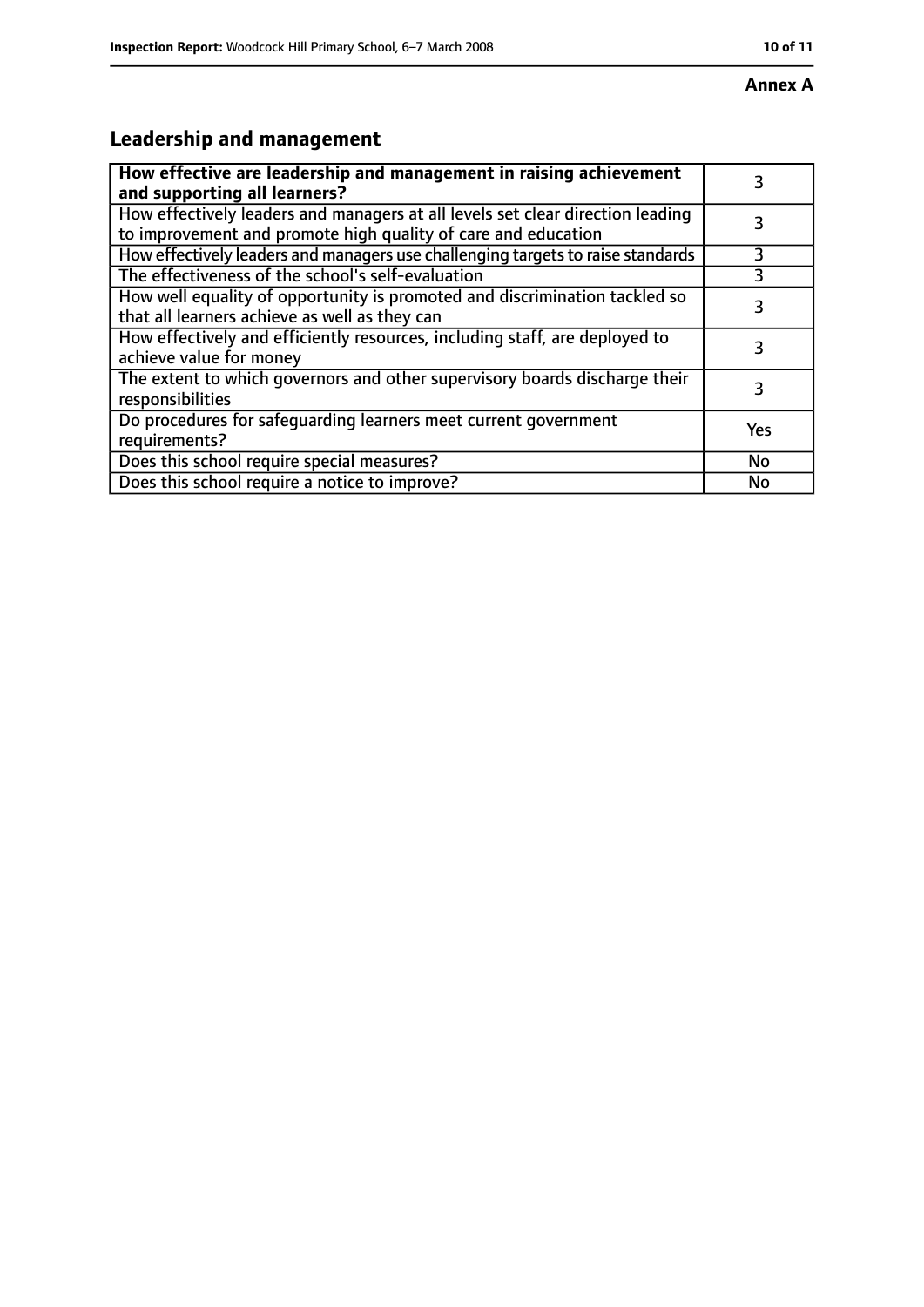## **Text from letter to pupils explaining the findings of the inspection**

10 March 2008 Dear Children Inspection of Woodcock Hill Infant and Junior School, Birmingham, B31 1BS Thank you for telling us about your school and helping us during our visit. We found that you are getting a satisfactory education, and learning as quickly as we would expect you to. In some classes, you do well in your maths, but not so well in your English. Then, when you move class, you do well in English, but not so well in maths. What would be really good is if you did well all the time in all your subjects. So, we have asked the people who run the school to make sure that all your lessons are as good as the best ones. We were very impressed by the progress you have made in your ICT skills and how much effort you put into making your work as neat as possible. Some of it was absolutely beautiful. You told us that you really like coming to school, because you get on well with your teachers. Some of you do not come often enough though, mainly because you have holidays when you should be at school. We have asked the people who run the school to remind more of your mums and dads to send you to school whenever possible, but you can help too. Remind them how important it is for you to come to school, so you do not fall behind in your work. You clearly know a lot about how to stay fit and healthy. You usually behave well in lessons, but some of you do not always do as you are told at break or lunchtime, which is silly because you know the grown-ups are only making sure that nobody gets hurt. The people who run the school know what they have to do to make it better. They find out which things most need improving, and then they do something about them. We have asked them to check more quickly that what they are doing to improve the school is working. With all best wishes for your futures. David Driscoll Lead inspector